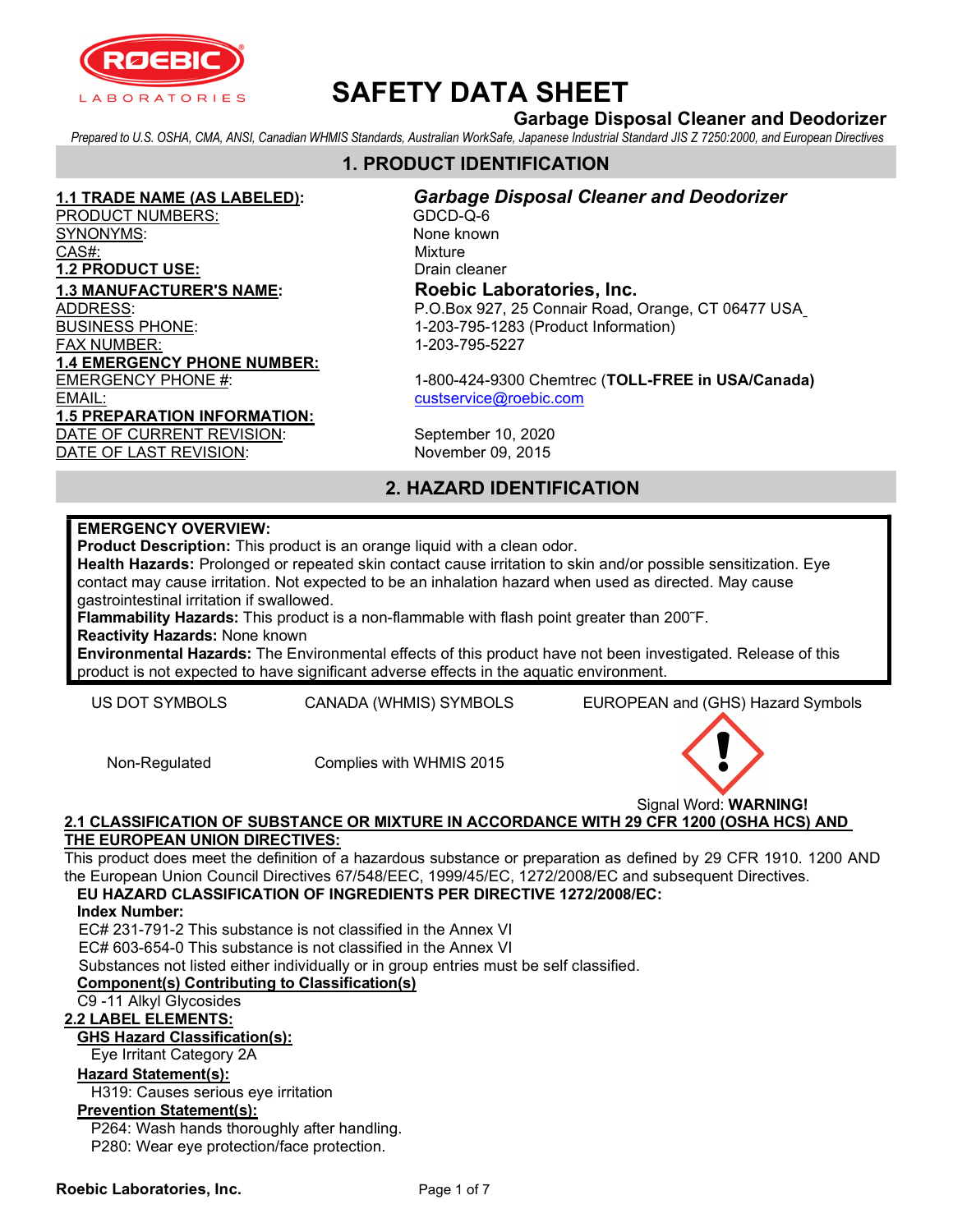

## Garbage Disposal Cleaner and Deodorizer

#### Response Statement(s):

P305+P351+P338: IF IN EYES: Rinse cautiously with water for several minutes. Remove contact lenses, if present and easy to do. Continue rinsing.

P337+P313: If eye irritation persists: Get medical advice/attention.

#### Storage Statement(s):

None applicable.

Disposal Statement(s):

None applicable.

### 2.3 HEALTH HAZARDS OR RISKS FROM EXPOSURE:

SYMPTOMS OF OVEREXPOSURE BY ROUTE OF EXPOSURE: The most significant routes of exposure for this product are by inhalation, skin contact, eye contact or ingestion.

ACUTE:

INHALATION: Not expected to be an inhalation hazard when used as directed.

CONTACT WITH SKIN: Repeated or prolonged contact may cause skin irritation and possible sensitization.

EYE CONTACT: Contact may irritate the eyes, resulting in redness or watering.

INGESTION: Ingestion may cause gastrointestinal irritation with nausea and diarrhea.

CHRONIC: Prolonged or repeated contact may cause skin sensitization.

TARGET ORGANS: Acute: Eyes, Skin Chronic: Skin Chronic: Skin

## 3. COMPOSITION AND INFORMATION ON INGREDIENTS

| <b>Hazardous Ingredients:</b>                                                                                                                | WT%         | CAS#        | <b>EINECS#</b> | <b>Hazard Classification</b>          |
|----------------------------------------------------------------------------------------------------------------------------------------------|-------------|-------------|----------------|---------------------------------------|
| Aqueous Solution containing naturally occurring<br>Microorganisms and water                                                                  | $90 - 98\%$ | 7732-18-5   | 231-791-2      | None                                  |
| C9 -11 Alkyl Glycosides                                                                                                                      | $1 - 3%$    | 132778-08-6 | 603-654-0      | Skin Irritant Cat 2, Eye Damage Cat 1 |
| Balance of other ingredients is less than 1% in concentration (or 0.1% for carcinogens, reproductive<br>toxins, or respiratory sensitizers). |             |             |                |                                       |

## 4. FIRST-AID MEASURES

#### 4.1 DESCRIPTION OF FIRST AID MEASURES:

EYE CONTACT: If product enters the eyes, open eyes while under gentle running water for at least 15 minutes. Seek medical attention if irritation persists.

SKIN CONTACT: If product contacts skin, wash skin thoroughly with soap and water after handling. Seek medical attention if irritation develops and persists.

INHALATION: If breathing becomes difficult, remove victim to fresh air. If necessary, use artificial respiration to support vital functions. Seek medical attention.

INGESTION: If product is swallowed, call physician or poison control center for most current information. If professional advice is not available, do not induce vomiting. Never induce vomiting or give diluents (milk or water) to someone who is unconscious, having convulsions, or who cannot swallow. Seek medical advice. Take a copy of the label and/or SDS with the victim to the health professional.

MEDICAL CONDITIONS AGGRAVATED BY EXPOSURE: None known

### 4.2 SYMPTOMS AND EFFECTS, BOTH ACUTE AND DELAYED:

Exposure to this product may cause irritation to skin and eyes. Prolonged or repeated skin contact may cause skin sensitization. Ingestion may cause nausea or diarrhea.

4.3 RECOMMENDATIONS TO PHYSICIANS: Treat symptoms and eliminate overexposure.

## 5. FIRE-FIGHTING MEASURES

#### 5.1 FIRE EXTINGUISHING MATERIALS:

Use fire extinguishing methods below:

| Water Spray: Yes | Carbon Dioxide: Yes  |  |
|------------------|----------------------|--|
| Foam: Yes        | Dry Chemical: Yes    |  |
| Halon: Yes       | Other: Any "C" Class |  |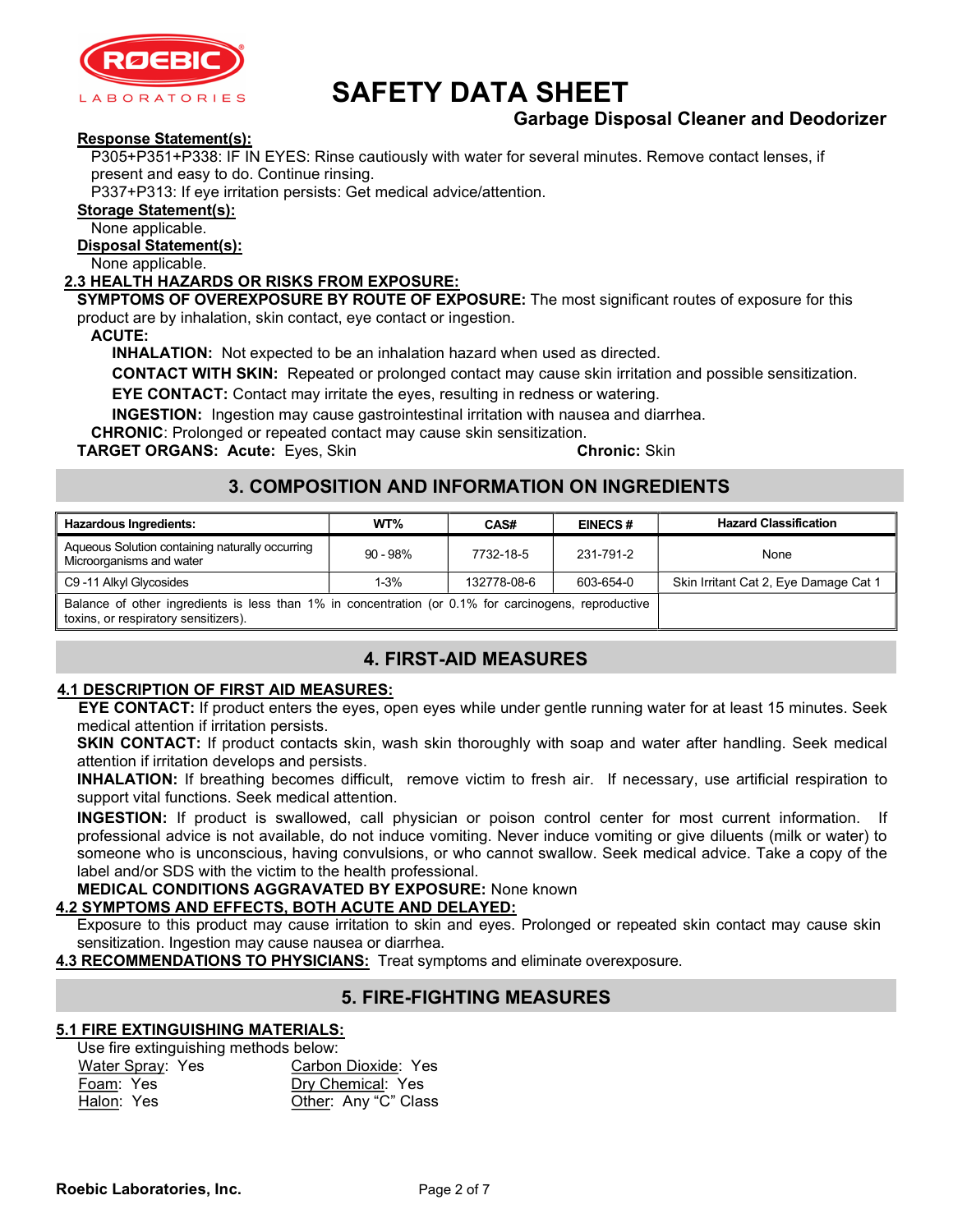

## Garbage Disposal Cleaner and Deodorizer

#### 5.2 UNUSUAL FIRE AND EXPLOSION HAZARDS:

None known

Explosion Sensitivity to Mechanical Impact: No

Explosion Sensitivity to Static Discharge: No

#### 5.3 SPECIAL FIRE-FIGHTING PROCEDURES:

Incipient fire responders should wear eye protection. Structural firefighters must wear Self-Contained Breathing Apparatus and full protective equipment. Isolate materials not yet involved in the fire and protect personnel. Move containers from fire area if this can be done without risk; otherwise, cool with carefully applied water spray. If possible, prevent runoff water from entering storm drains, bodies of water, or other environmentally sensitive areas.<br> **NEPA RATING SYSTEM** 





Hazard Scale: 0 = Minimal 1 = Slight 2 = Moderate 3 = Serious 4 = Severe \* = Chronic hazard

## 6. ACCIDENTAL RELEASE MEASURES

#### 6.1 PERSONAL PRECAUTIONS, PROTECTIVE EQUIPMENT AND EMERGENCY PROCEDURES: See section 8.2 for Exposure Controls.

#### 6.2 ENVIRONMENTAL PRECAUTIONS:

For large volumes keep away from storm drains, surface waters, and soils.

#### 6.3 SPILL AND LEAK RESPONSE:

Soak up with absorbent material such as clay, sand or other suitable non-reactive material. Place in leak-proof containers. Seal tightly for proper disposal. Dispose of in accordance with U.S. Federal, State, and local hazardous waste disposal regulations and those of Canada and its Provinces, those of Australia, Japan and EU Member States (see Section 13, Disposal Considerations).

## 7. HANDLING and STORAGE

#### 7.1 PRECAUTIONS FOR SAFE HANDLING:

To prevent skin and eye contact under the foreseeable conditions of use, wear appropriate protective clothing and safety eyewear. When handling do not eat, drink, or smoke. Wash thoroughly after handling.

#### 7.2 STORAGE AND HANDLING PRACTICES:

Keep in cool, dry, well-ventilated area in closed containers. Protect containers from physical damage.

#### 7.3 SPECIFIC USES:

Drain Cleaner.

## 8. EXPOSURE CONTROLS - PERSONAL PROTECTION

#### 8.1 EXPOSURE PARAMETERS:

| <b>Chemical Name</b>                                                        | CAS#        | <b>ACGIH TLV</b> | <b>OSHA TWA</b> |
|-----------------------------------------------------------------------------|-------------|------------------|-----------------|
| Aqueous Solution containing naturally occurring<br>Microorganisms and water | 7732-18-5   | Not Listed       | Not Listed      |
| C9 -11 Alkyl Glycosides                                                     | 132778-08-6 | Not Listed       | Not Listed      |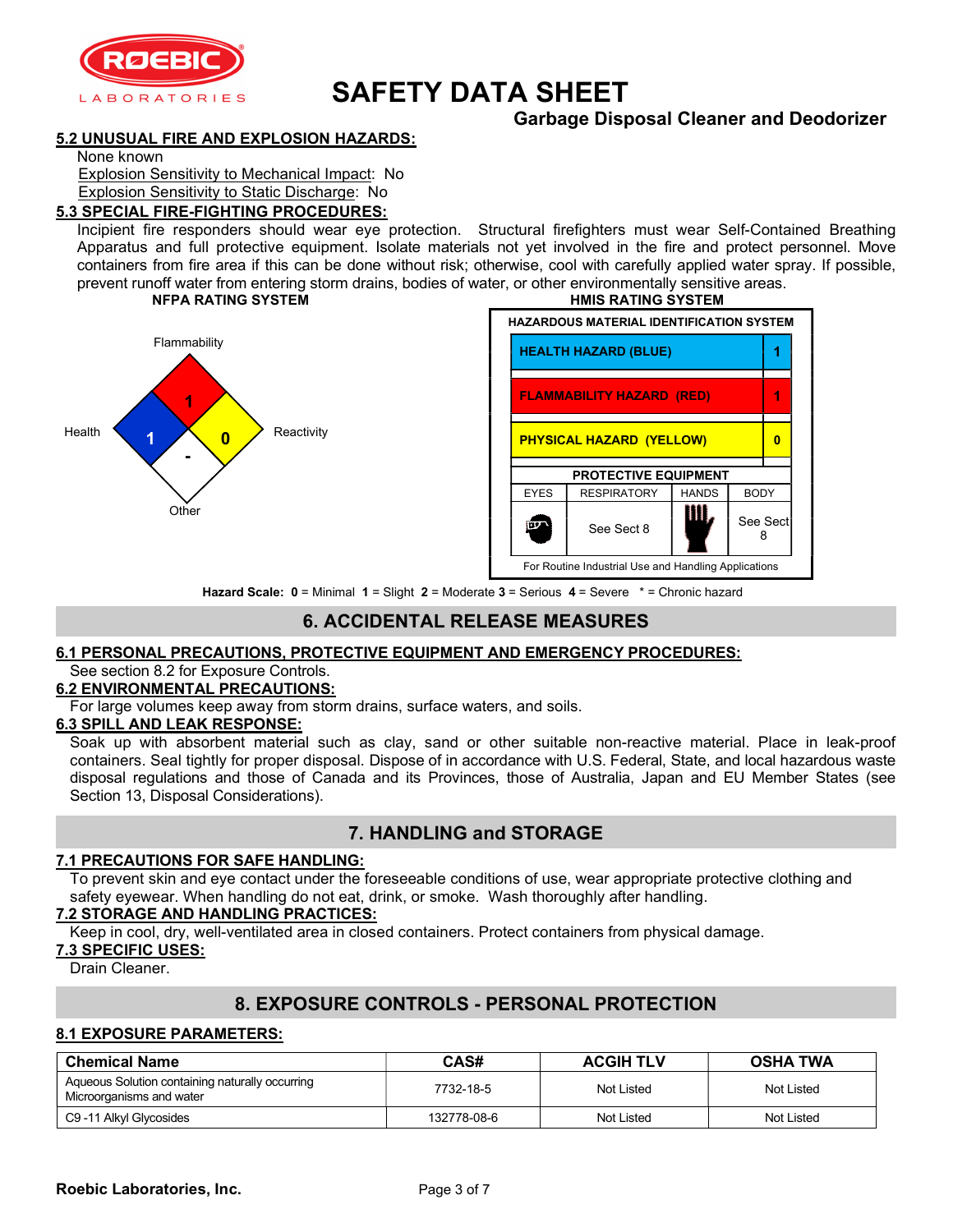

## Garbage Disposal Cleaner and Deodorizer

#### 8.2 EXPOSURE CONTROLS:

VENTILATION AND ENGINEERING CONTROLS: Use with adequate ventilation to ensure exposure levels are maintained below the limits provided above.

The following information on appropriate Personal Protective Equipment is provided to assist employers in complying with OSHA regulations found in 29 CFR Subpart I (beginning at 1910.132) or equivalent standard of Canada, or standards of EU member states (including EN 149 for respiratory PPE, and EN 166 for face/eye protection), and those of Japan. Please reference applicable regulations and standards for relevant details.

RESPIRATORY PROTECTION: Not normally required when using this product. If necessary, use only respiratory protection authorized in the U.S. Federal OSHA Respiratory Protection Standard (29 CFR 1910.134), equivalent U.S. State standards, Canadian CSA Standard Z94.4-93, the European Standard EN149, or EU member states.

EYE PROTECTION Safety glasses or goggles are required where splashing is possible. If necessary, refer to U.S. OSHA 29 CFR 1910.133, Canadian Standards, and the European Standard EN166, Australian Standards, or relevant Japanese Standards.

HAND PROTECTION: Use chemical resistant gloves to prevent skin contact. If necessary, refer to U.S. OSHA 29 CFR 1910.138, the European Standard DIN EN 374, the appropriate Standards of Canada, Australian Standards, or relevant Japanese Standards.

**BODY PROTECTION:** Use body protection appropriate to task being performed. If necessary, refer to appropriate Standards of Canada, or appropriate Standards of the EU, Australian Standards, or relevant Japanese Standards. If a hazard of injury to the feet exists due to falling objects, rolling objects, where objects may pierce the soles of the feet or where employee's feet may be exposed to electrical hazards, use foot protection, as described in U.S. OSHA 29 CFR 1910.136.

## 9. PHYSICAL and CHEMICAL PROPERTIES

#### 9.1 INFORMATION ON BASIC PHYSICAL AND CHEMICAL PROPERTIES:

APPEARANCE (Physical State) and COLOR: This product is an orange liquid with clean odor.

ODOR: Clean odor ODOR THRESHOLD: Not Available pH: Neutral MELTING/FREEZING POINT: 32°F (0°C) BOILING POINT: 212°F (100°C) FLASH POINT: Not Available EVAPORATION RATE (n-BuAc=1): Not Available FLAMMABILITY (SOLID, GAS): Not Applicable UPPER/LOWER FLAMMABILITY OR EXPLOSION LIMITS: Not Applicable VAPOR PRESSURE (mm Hg @ 20°C (68°F): Not Available VAPOR DENSITY: Not Available RELATIVE DENSITY: Not Available DENSITY: Not Available SPECIFIC GRAVITY: 1.0 SOLUBILITY IN WATER: Soluble WEIGHT PER GALLON: Not Available PARTITION COEFFICENT (n-octanol/water): Not Applicable AUTO-IGNITION TEMPERATURE: Not Applicable DECOMPOSITION TEMPERATURE: Not Available VISCOSITY: Similar to water VOC g/l / Lb/gal: 0 9.2 OTHER INFORMATION:

No additional information available.

## 10. STABILITY and REACTIVITY

#### 10.1 REACTIVITY:

This product is not reactive.

#### 10.2 STABILITY:

Stable under conditions of normal storage and use. 10.3 POSSIBILITY OF HAZARDOUS REACTIONS:

Will not occur.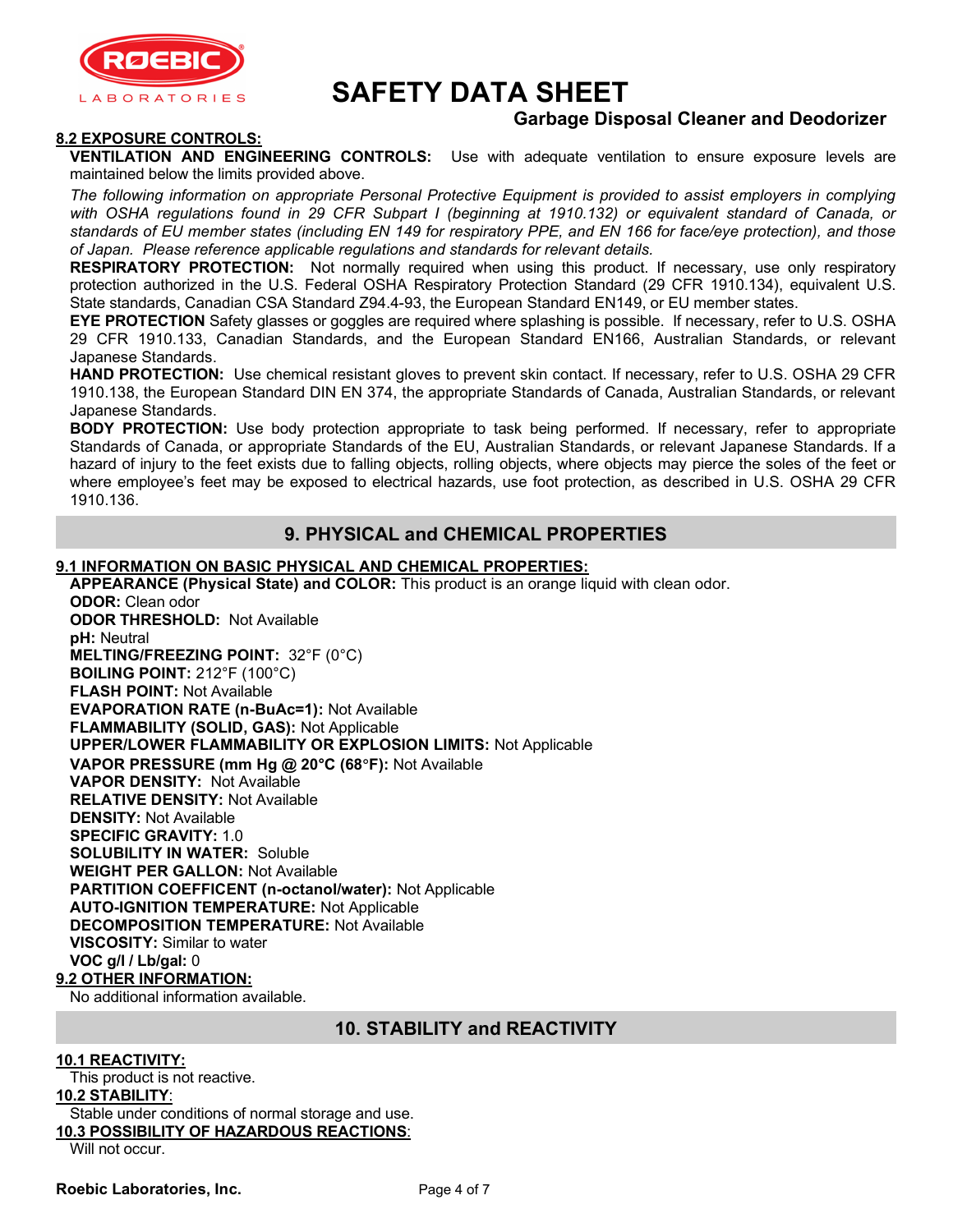

## Garbage Disposal Cleaner and Deodorizer

#### 10.4 CONDITIONS TO AVOID:

None known

#### 10.5 MATERIALS WITH WHICH SUBSTANCE IS INCOMPATIBLE:

None known

#### 10.6 HAZARDOUS DECOMPOSITION PRODUCTS:

Thermal decomposition products include carbon dioxide and carbon monoxide.

### 11. TOXICOLOGICAL INFORMATION

#### 11.1 INFORMATION ON TOXICOLOGICAL EFFECTS:

TOXICITY DATA: No data available.

**SUSPECTED CANCER AGENT:** None of the ingredients greater than 0.1% within this product are found on the following lists: FEDERAL OSHA Z LIST, NTP, IARC, or CAL/OSHA and therefore are not considered to be, or suspected to be, cancer-causing agents by these agencies.

**IRRITANCY OF PRODUCT:** This product may be irritating to skin and eyes.

SENSITIZATION TO THE PRODUCT: This product contains an ingredient that is considered a skin sensitizer.

REPRODUCTIVE TOXICITY INFORMATION: No information concerning the effects of this product or its components greater than 0.1% on the human reproductive system are available.

SPECIFIC TARGET ORGAN TOXICITY – SINGLE EXPOSURE: Eyes and Skin irritation.

SPECIFIC TARGET ORGAN TOXICITY – REPEATED EXPOSURE: None known

ASPIRATION HAZARD: None

## 12. ECOLOGICAL INFORMATION

#### 12.1 TOXICITY:

No toxicity data available.

12.2 PERSISTENCE AND DEGRADABILITY:

#### No specific data available on this product.

#### 12.3 BIOACCUMULATIVE POTENTIAL:

No specific data available on this product.

#### 12.4 MOBILITY IN SOIL:

No specific data available on this product.

#### 12.5 RESULTS OF PBT AND vPvB ASSESSMENT:

No specific data available on this product.

### 12.6 OTHER ADVERSE EFFECTS:

No specific data available on this product.

ALL WORK PRACTICES MUST BE AIMED AT ELIMINATING ENVIRONMENTAL CONTAMINATION.

#### 12.7 WATER ENDANGERMENT CLASS:

Water endangering in accordance with EU Guideline 91/155-EWG. Not determined

## 13. DISPOSAL CONSIDERATIONS

#### 13.1 WASTE TREATMENT METHODS:

Waste disposal must be in accordance with appropriate U.S. Federal, State, and local regulations, those of Canada, Australia, EU Member States and Japan.

#### 13.2 EU Waste Code:

Not determined

## 14. TRANSPORTATION INFORMATION

US DOT, IATA, IMO, ADR:

U.S. DEPARTMENT OF TRANSPORTATION (DOT) SHIPPING REGULATIONS: This product is classified (per 49 CFR 172.101) by the U.S. Department of Transportation, as follows.

| <b>14.1 PROPER SHIPPING NAME:</b>         | Non-regulated Material |
|-------------------------------------------|------------------------|
| 14.2 HAZARD CLASS NUMBER and DESCRIPTION: | None                   |
| <b>14.3 UN IDENTIFICATION NUMBER:</b>     | None                   |
| <b>14.4 PACKING GROUP:</b>                | None                   |

Roebic Laboratories, Inc. The Page 5 of 7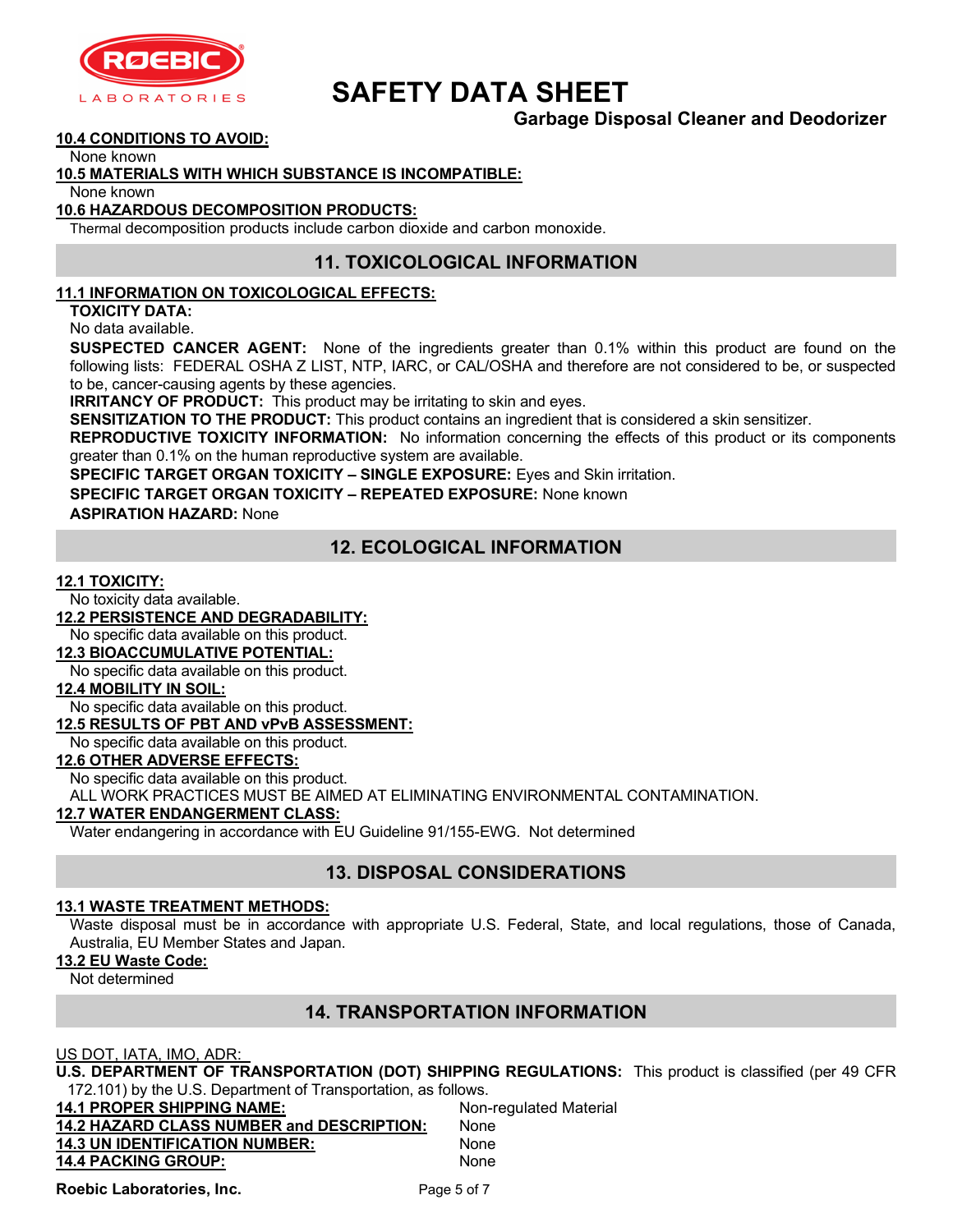

# SAFETY DATA SHEET

### Garbage Disposal Cleaner and Deodorizer

14.5 DOT LABEL(S) REQUIRED: None

#### NORTH AMERICAN EMERGENCY RESPONSE GUIDEBOOK NUMBER: None

RQ QUANTITY: None

14.6 MARINE POLLUTANT: None of the components of this product are designated by the Department of Transportation to be Marine Pollutants (49 CFR 172.101, Appendix B).

### 14.7 SPECIAL PRECAUTIONS FOR USER:

None

#### 14.8 INTERNATIONAL TRANSPORTION:

INTERNATIONAL AIR TRANSPORT ASSOCIATION SHIPPING INFORMATION (IATA): This product is not considered as dangerous goods.

INTERNATIONAL MARITIME ORGANIZATION SHIPPING INFORMATION (IMO): This product is not considered as dangerous goods.

#### 14.9 TRANSPORT IN BULK ACCORDING TO ANNEX II OF MARPOL 73/78 AND IBC CODE:

EUROPEAN AGREEMENT CONCERNING THE INTERNATIONAL CARRIAGE OF DANGEROUS GOODS BY ROAD (ADR): This product is not considered by the United Nations Economic Commission for Europe to be dangerous goods.

## 15. REGULATORY INFORMATION

#### 15.1 UNITED STATES REGULATIONS:

U.S. SARA REPORTING REQUIREMENTS: The components of this product are not subject to the reporting requirements of Sections 302, 304, and 313 of Title III of the Superfund Amendments and Reauthorization Act.

U.S. SARA THRESHOLD PLANNING QUANTITY: There are no specific Threshold Planning Quantities for the components of this product. The default Federal SDS submission and inventory requirement filing threshold of 10,000 lbs (4,540 kg) therefore applies, per 40 CFR 370.20.

#### U.S. CERCLA REPORTABLE QUANTITY (RQ): None

U.S. TSCA INVENTORY STATUS: The components of this product are listed on the TSCA Inventory or are exempted from listing.

#### OTHER U.S. FEDERAL REGULATIONS: None

CALIFORNIA SAFE DRINKING WATER AND TOXIC ENFORCEMENT ACT (PROPOSITION 65): Trace ingredients less than 0.1% within this product are on the Proposition 65 Lists.

WARNING! This product may contain trace amounts of ingredients known to the State of California to cause cancer or reproductive harm.

#### 15.2 CANADIAN REGULATIONS:

CANADIAN DSL/NDSL INVENTORY STATUS: The components of this product are on the DSL Inventory, or are exempted from listing.

OTHER CANADIAN REGULATIONS: Not applicable.

#### CANADIAN ENVIRONMENTAL PROTECTION ACT (CEPA) PRIORITIES SUBSTANCES LISTS:

This product has been classified in accordance with the hazard criteria of the Controlled Products Regulations and the SDS contains all of the information required by those regulations.

CANADIAN WHMIS CLASSIFICATION and SYMBOLS: This product is Class D Division 2B, Materials causing other toxic effects, per WHMIS Controlled Product Regulations.

#### 15.3 EUROPEAN ECONOMIC COMMUNITY INFORMATION:

This product does meet the definition of a hazardous substance or preparation as defined by the European Union Council Directives 67/548/EEC, 1999/45/EC, 1272/2008/EC and subsequent Directives. See Section 2 for full Details.

#### 15.4 AUSTRALIAN INFORMATION FOR PRODUCT:

The components of this product are listed on the International Chemical Inventory list.